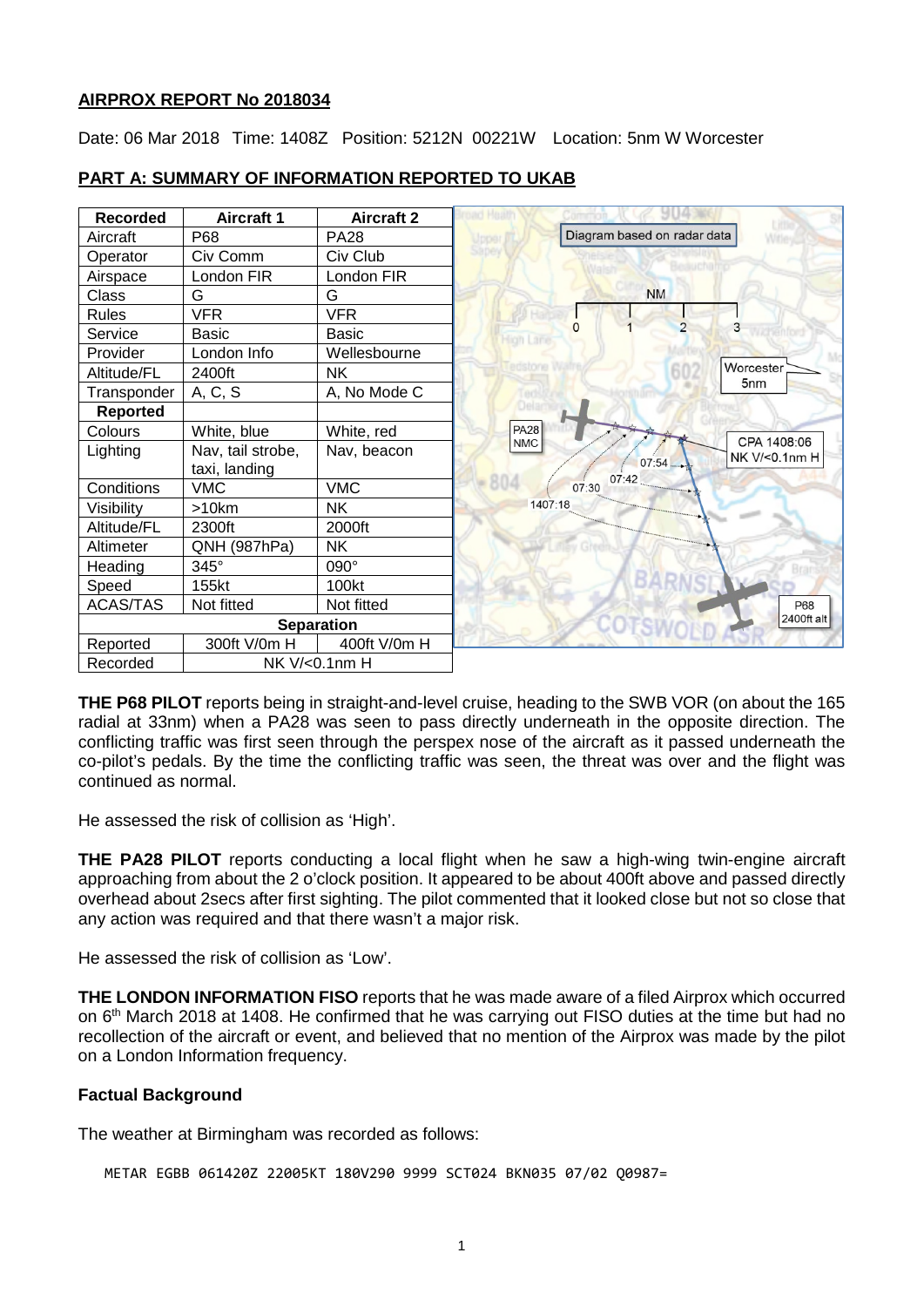### **Analysis and Investigation**

# **CAA ATSI**

The Airprox was reported by the pilot of the P68 when he came into proximity with a PA28. Both pilots were operating under VFR.

At 1402:09 the P68 pilot requested a Basic Service from London Information, reporting that he was flying at 2300ft on the QNH 987hPa. London information instructed the pilot to squawk 1177 and. at 1404:28, asked the P68 pilot to confirm his route. At 1404:35 (Figure 1), the P68 pilot reported he was routing via the SWB at Shawbury and gave an estimate for his destination.



Figure 1 – 1404:35 Figure 2 - 1408:07

CPA occurred at 1408:07 (Figure 2), with an indicated horizontal separation of less than 0.1nm.

At the time of the Airprox the P68 pilot was in receipt of a Basic Service from London information. The PA28 pilot reported being in receipt of a Basic Service from Wellesbourne Mountford. London Information is a non-radar unit and they had received no radio contact or information on the PA28. As such they were not in a position to pass Traffic Information to the P68 pilot on the PA28.

# **UKAB Secretariat**

The P68 and PA28 pilots shared an equal responsibility for collision avoidance and not to operate in such proximity to other aircraft as to create a collision hazard<sup>[1](#page-1-0)</sup>. If the incident geometry is considered as converging then the PA[2](#page-1-1)8 pilot was required to give way to the P68<sup>2</sup>.

### **Summary**

l

An Airprox was reported when a P68 and a PA28 flew into proximity at 1408hrs on Tuesday 6<sup>th</sup> March 2018. Both pilots were operating under VFR in VMC in receipt of a Basic Service, the P68 pilot from London Information and the PA28 pilot from Wellesbourne Mountford.

<span id="page-1-0"></span><sup>1</sup> SERA.3205 Proximity.

<span id="page-1-1"></span><sup>2</sup> SERA.3210 Right-of-way (c)(2) Converging.